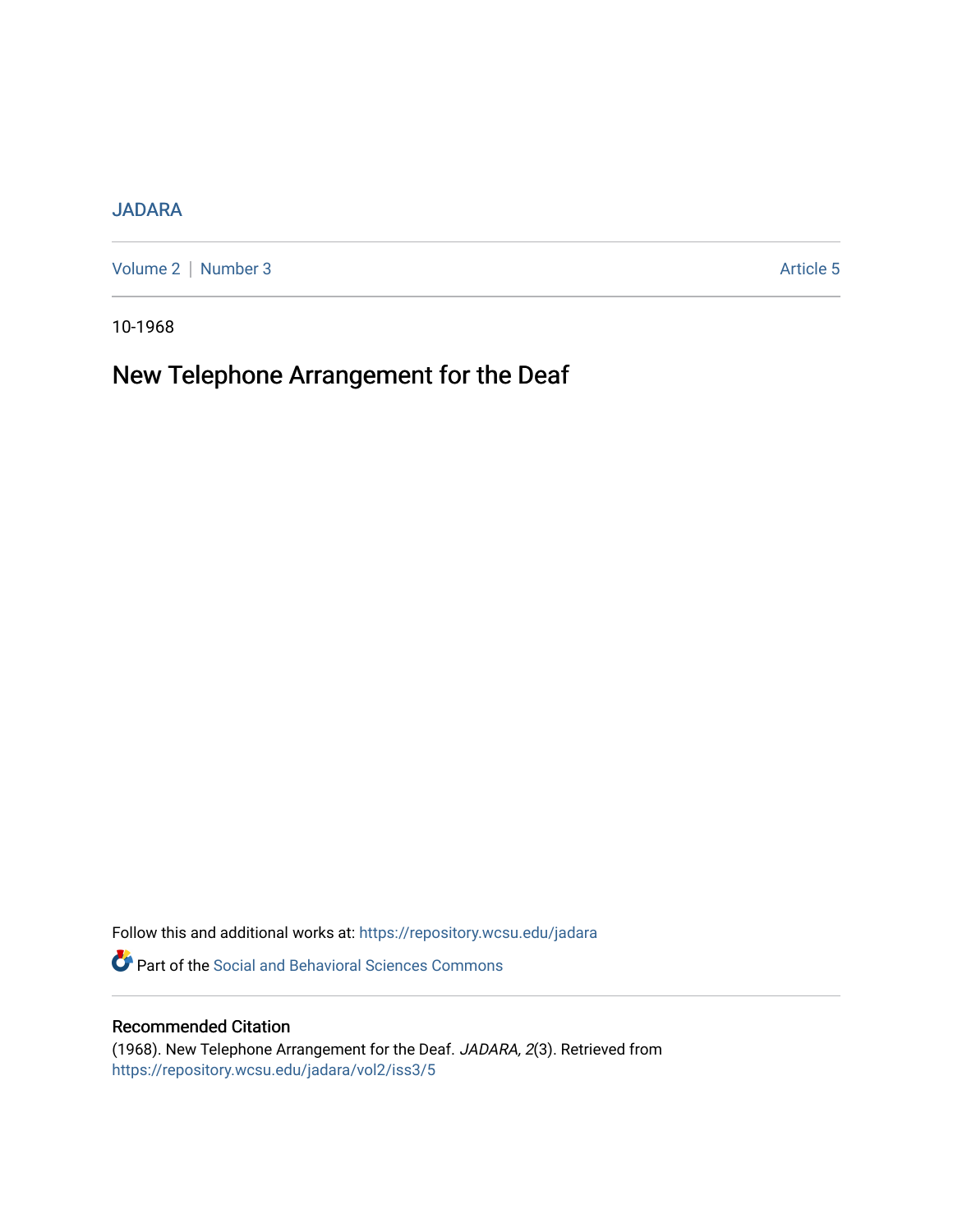#### NEW TELEPHONE ARRANGEMENT FOR THE BEAR

## NEW TELEPHONE ARRANGEMENT FOR THE DEAF

"For the first time in my life," said a 50-year-old deaf en gineer, "I was able to call my wife from my office and tell her what time I would be home for supper." The thrill of the experience was still showing in his eyes as he went on to say that he and his wife, who is also totally deaf, had never be fore, in 30 years of marriage, been able to have a telephone conversation without the help of a hearing person to get the incoming message.

Like a growing number of deaf people, this deaf engineer and his wife were utilizing teletypewriters attached to ordi nary telephones through a specially constructed coupler unit. These teletypewriters, when connected to a telephone, enable even a profoundly deaf person to communicate over telephone lines with another person, whether deaf or hearing. Both par ties to the conversation must have the same equipment. There are no special rates to pay beyond the cost of normal tele phone service, once installation has been made.

Operation of this equipment requires no special technical skill. The caller simply dials the number in the ordinary man ner, lays the telephone in a special cradle, and begins conver sation. This cradle—which is not electronically connected to the telephone—leads to the terminal unit box, which is con nected to the teletype page-printer. A flashing light or other signaling device indicates that a call is coming in. The deaf person then flips an "on-off" switch on his teletypewriter, picks up his regular telephone and lays it in the cradle. By watching a small neon light on his set, the party on the other end of the line sees that the deaf person has answered and is "connected". The person making the call then begins to type his message on his own teletypewriter. The teletypewriter units are useful for deaf people because it is not necessary to use any auxiliary hearing aid in making calls. Both parties simply type their messages back and forth to each other.

Thus, even if both parties are totally deaf, they can com municate by telephone without the help of anyone else—a major development for thousands of deaf people who have heretofore been denied the use of Alexander Graham Bell's most famous invention. With direct long-distance dialing, even trans-continental calls will soon be a reality for many deaf people.

This arrangement for using teletypewriters with the telephone was developed by Robert Weitbrecht, a research phy sicist and long-time radio "ham" who is himself totally deaf. Mr. Weitbrecht became interested in tthe problem of tele phone communication for the deaf after being appointed chairman of the Communications Committee of the Oral Deaf